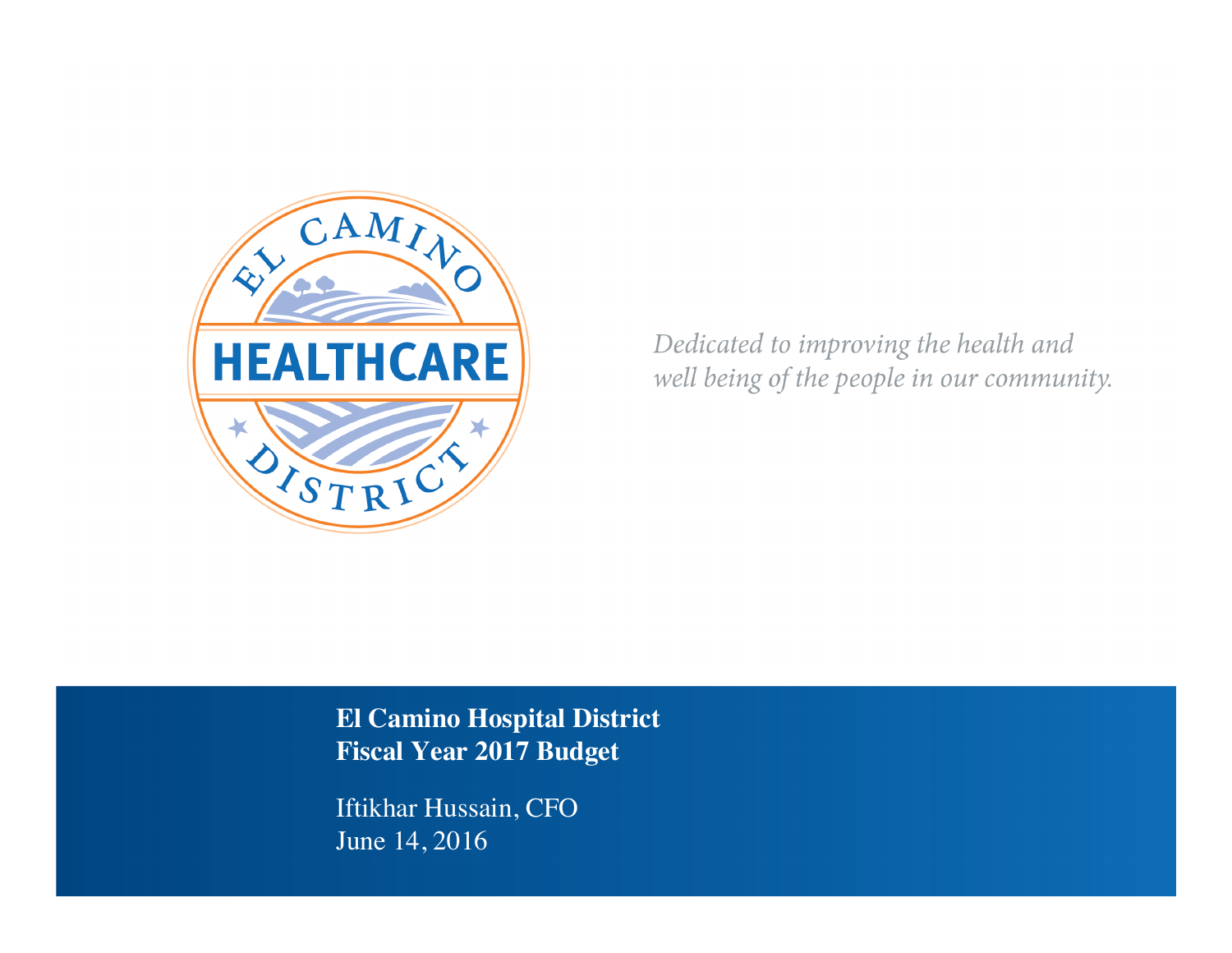# **Basis of the El Camino Healthcare District FY 2017 Budget**

- *The District budget is first shown in "stand-alone" format, including those transactions which occur at the District level.*
	- $\triangleright$  This presentation will cover the assumptions driving the District's budget and will provide information on District–level revenues and expenditures.
	- $\triangleright$  The budget for El Camino Hospital and its affiliates was reviewed at the hospital's joint finance committee meeting and special board meeting on May 26th. Those meetings were both noticed on the hospital's website and were open to the public. Additional information on the budget for El Camino Hospital and its affiliates is available on the hospital's website (www.elcaminohospital.org).
- *The District budget is also shown in consolidated format in this presentation as it is the District's responsibility to approve the consolidated budget.*

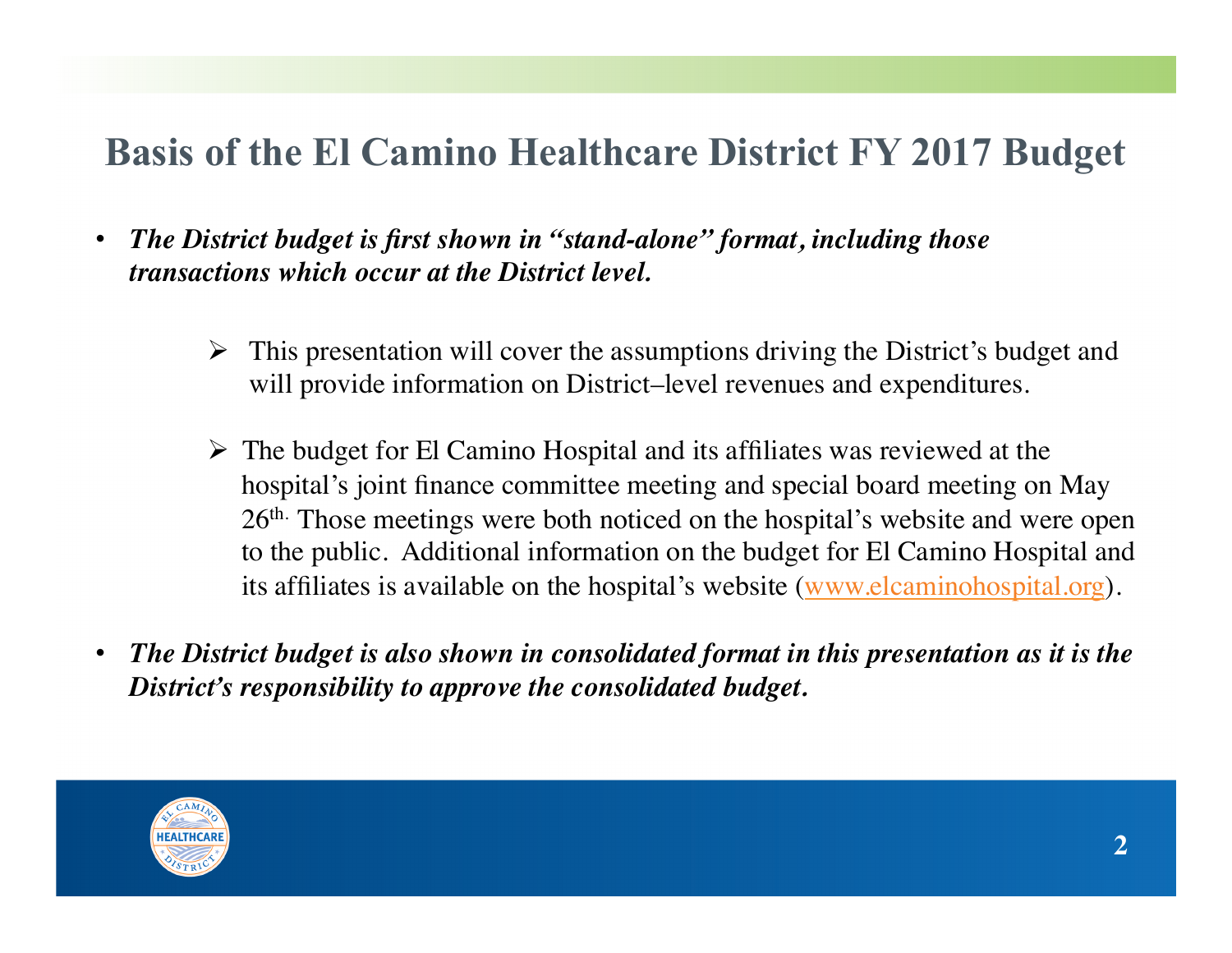# **Major Assumptions**

## *Information excludes El Camino Hospital & its affiliates*

- Other Operating Revenue is based on the existing ground lease agreement.
- Operating Expenses are based on historical information with adjustments made for nonrecurring events.
- Supplies and other expenses have been increased in FY 2017 to cover upcoming expenses for the November election of board members.
- Depreciation is based on assets currently in service, as there is no new capital spending expected at the District level in Fiscal Year 2017.
- Expenses related to the G.O. bonds are based on history and required payment schedules.
- Investment income is based on the expected short-term rate of return for those funds.
- Community Benefit expenditures are based on the Community Benefit plan.
- IGT Medi-Cal program It is expected that the District/Hospital will participate in the program again this year to customary amount.
- Other Non-Operating income deducted income principally due to termination of BMW lease on El Camino Real due to its use for the staging for construction projects at Mountain View Campus.

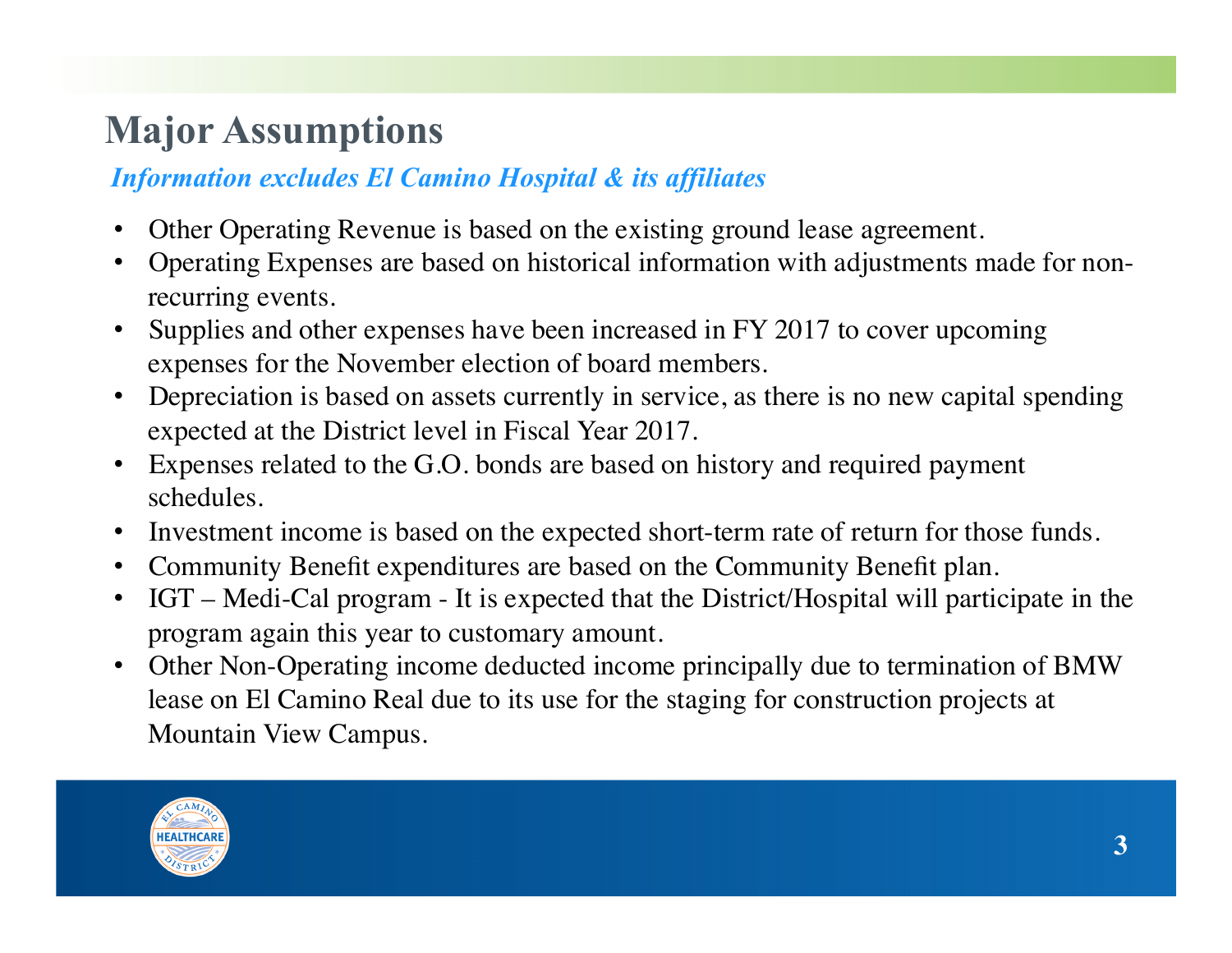# **El Camino Healthcare District**

# *Information excludes El Camino Hospital & its affiliates*

**(In 000s)** 

|                                            | <b>FY2015</b><br>Actual | <b>FY2016</b><br>Projection |    | <b>FY2017</b><br><b>Budget</b> | Change<br>Favorable /<br>(Unfavorable) | % Change |
|--------------------------------------------|-------------------------|-----------------------------|----|--------------------------------|----------------------------------------|----------|
| <b>REVENUES</b>                            |                         |                             |    |                                |                                        |          |
| Other Operating Revenue<br>(A)             | \$<br>87                | \$<br>88                    | \$ | 90                             | \$<br>$\overline{2}$                   | 0%       |
| Unrestricted M&O Property Taxes<br>(B)     | 6,822                   | 7,162                       |    | 7,658                          | 496                                    | 7%       |
| Restricted M&O Taxes<br>(B)                | 5,152                   | 5,686                       |    | 5,050                          | (636)                                  | $-11%$   |
| Taxes Levied for Debt Service<br>(B)       | 8,845                   | 9,569                       |    | 9,200                          | (369)                                  | $-4%$    |
| Investment Income<br>(B)                   | (139)                   | 285                         |    | 240                            | (44)                                   | $-16%$   |
| (B) Other                                  | 309                     | 488                         |    | 230                            | (258)                                  | $-53%$   |
| <b>TOTAL NET REVENUE</b>                   | 21,076                  | 23,278                      |    | 22,468                         | (809)                                  | $-3%$    |
| <b>EXPENSES</b>                            |                         |                             |    |                                |                                        |          |
| Salaries & Benefits<br>(A)                 | 0                       | $\Omega$                    |    | 0                              | 0                                      | 0%       |
| <b>Community Benefit Support</b><br>(A)    | 296                     | 312                         |    | 312                            | 0                                      | 0%       |
| Supplies & Other Expenses<br>(A)           | 404                     | 202                         |    | 496                            | (293)                                  | -59%     |
| Depreciation/Amortization<br>(A)           | 250                     | 252                         |    | 240                            | 12                                     | 5%       |
| G.O. Bond Interest Expense (net)<br>(B)    | 4,603                   | 4,519                       |    | 4,523                          | (5)                                    | 0%       |
| Community Benefit Program<br>(B)           | 5,626                   | 6,844                       |    | 6,725                          | 119                                    | 2%       |
| <b>IGT Medi-Cal Program Expense</b><br>(B) | 6,759                   | 260                         |    | 3,158                          | (2,898)                                | $-1115%$ |
| <b>TOTAL EXPENSES</b>                      | 17,938                  | 12,389                      |    | 15,454                         | (3,065)                                | $-25%$   |
| <b>NET INCOME</b>                          | 3,138                   | \$<br>10,889                | S. | 7,014                          | \$<br>(3,875)                          | $-36%$   |
| <b>Operating EBIDA</b>                     | (10)                    | (8)                         |    | (11)                           | (115)                                  | 39%      |
| <b>Operating Margin Expense</b>            | $-995.4%$               | $-769.8%$                   |    | $-1069.1%$                     |                                        |          |

#### **RECAP STATEMENT OF REVENUES & EXPENSE**

| <b>NET INCOME</b>                                | S. | 7.014 |
|--------------------------------------------------|----|-------|
| <b>(B)</b> Net Non-Operating Revenues & Expenses |    | 7.972 |
| (A) Net Operating Revenues & Expenses            |    | (958) |

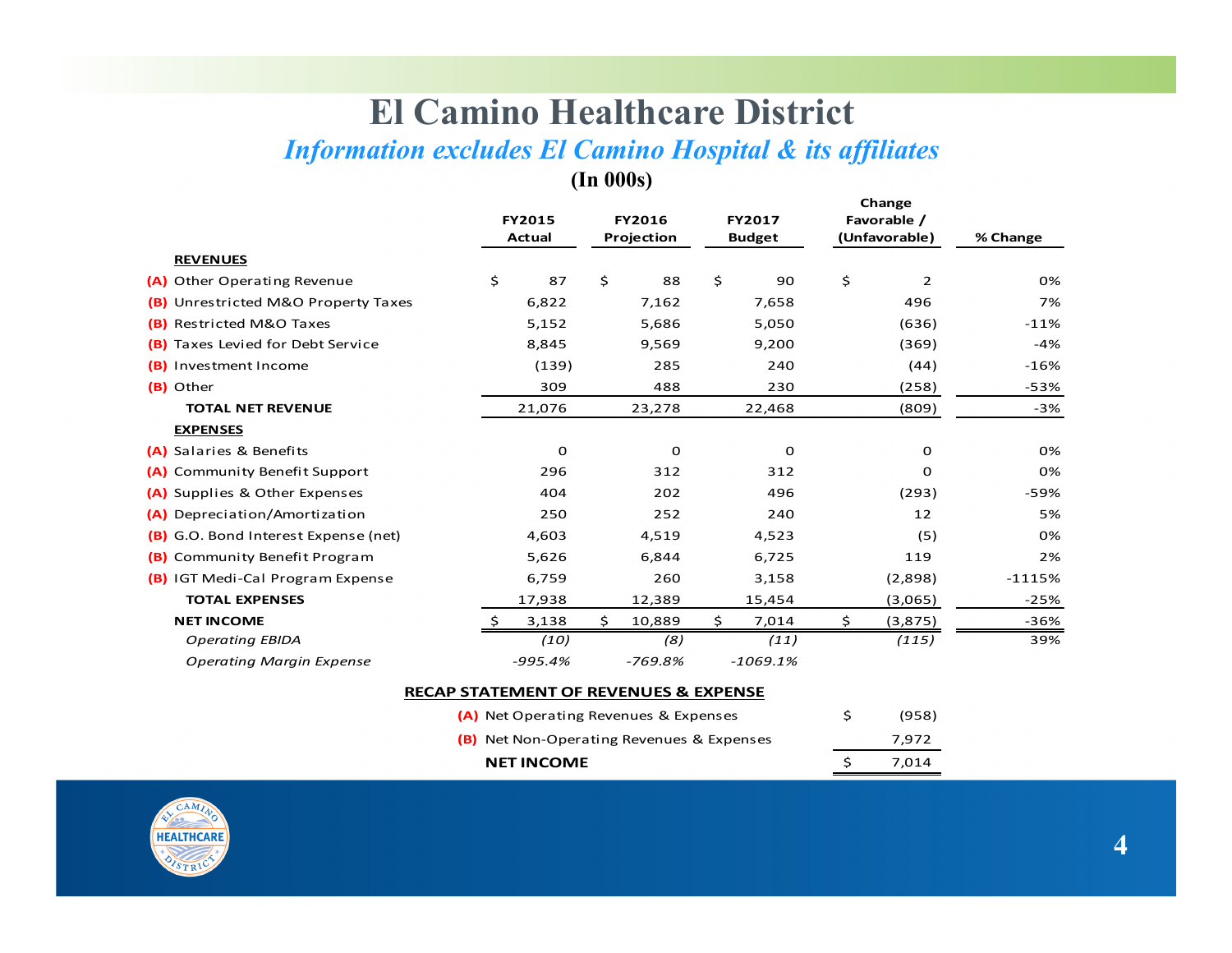## **El Camino Healthcare District Statement of Fund Balance Activity for Budget 2017**

*Information excludes El Camino Hospital & its affiliates*

(In 000s)

#### **UNRESTRICTED FUND ACTIVITY BALANCE**

| <b>PROJECTED ENDING BALANCE @ 6/30/2017</b>            | \$35,714 |
|--------------------------------------------------------|----------|
| Transfer to ECH for Capital Outlay Projects (BHS/IMOB) | (15,016) |
| Budgeted Net Income for FY2017                         | 7,014    |
| Projected Opening Balance at 7/1/2016                  | \$43,716 |

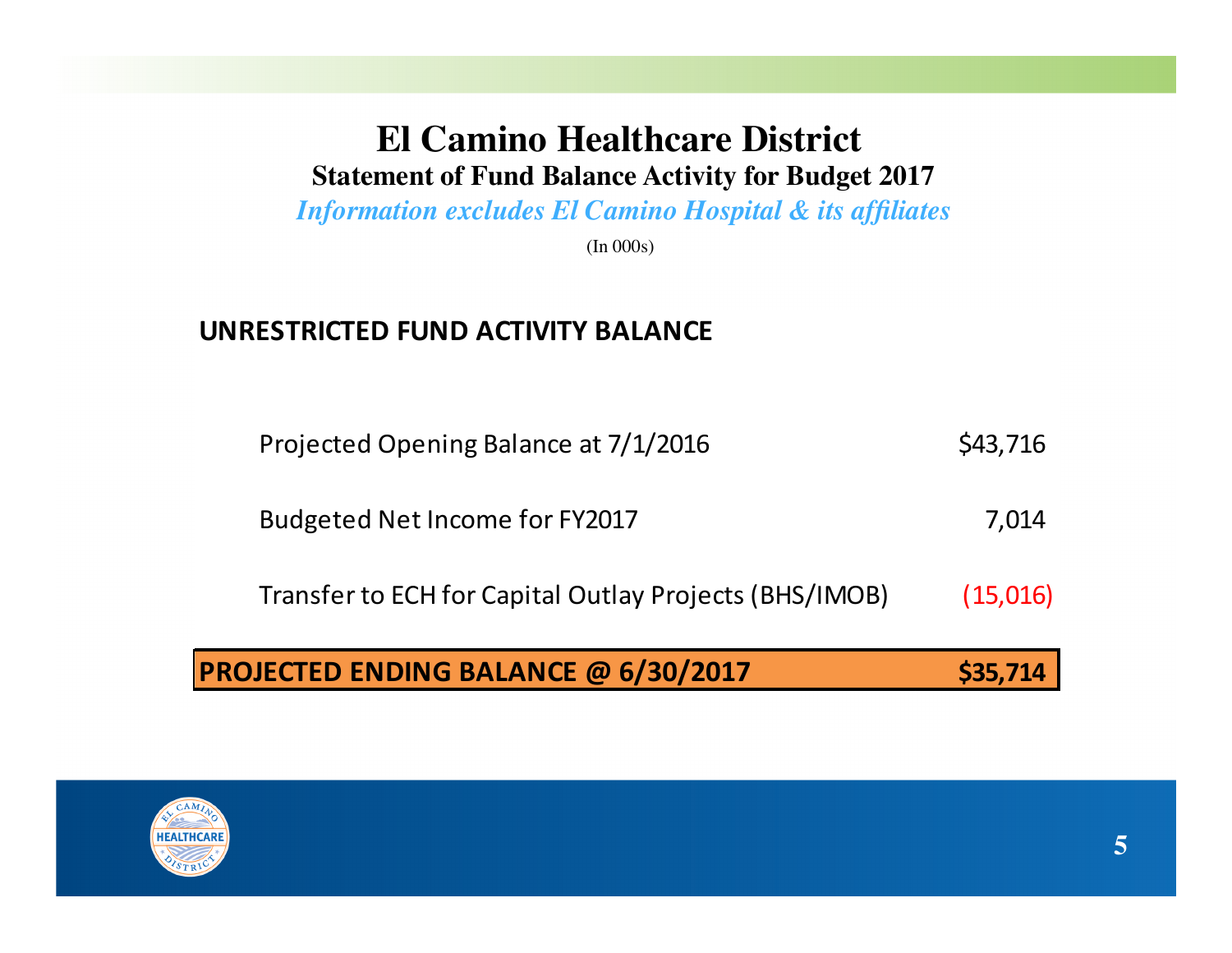# **El Camino Healthcare District Sources & Uses of Tax Receipts (\$Thousands) Budget for 2017**

| <b>Sources of District Taxes</b>                                                  |          |
|-----------------------------------------------------------------------------------|----------|
| (1) Maintenance and Operation and Government Obligation Taxes                     | \$21,908 |
| (2) Redevelopment Agency Taxes                                                    | 0        |
| <b>Total District Tax Receipts</b>                                                | \$21,908 |
| <b>Uses Required Obligations / Operations</b>                                     |          |
| (3) Government Obligation Bond                                                    | \$4,523  |
| Total Cash Available for Operations, CB Programs, & Capital Appropriations        | 17,385   |
| (4) Capital Appropriation Fund - Excess Gann Initiative Restricted*               | 5,050    |
| <b>Subtotal</b>                                                                   | 12,335   |
| (5) Operating Expenses                                                            | 808      |
| <b>Subtotal</b>                                                                   | 11,527   |
| (6) Capital Replacement Fund (Park Pavilion)                                      | 312      |
| <b>Funds Available for Community Benefit Programs &amp; Capital Appropriation</b> | \$11,215 |
| *Gann Limit Calculation for FY2017                                                | \$7,658  |

| $(1)$ M&O and G.O. Taxes       | • Cash receipts from the 1% ad valorem property taxes and Measure D taxes                                                                               |
|--------------------------------|---------------------------------------------------------------------------------------------------------------------------------------------------------|
| (2) Redevelopment Agency Taxes | • Cash receipts from dissolution of redevelopment agencies                                                                                              |
| (3) Government Obligation Bond | • Levied for debt service                                                                                                                               |
| (4) Capital Appropriation Fund | • Excess amounts over the Gann Limit are restricted for use as capital                                                                                  |
| $(5)$ Operating Expenses       | • Expenses incurred in carrying out the District's day-to-day activities                                                                                |
| (6) Capital Replacement Fund   | • Fund to ensure that the District has adequate resources to fund repair and replacement of its capital assets (Park Pavilion at 130% of original cost) |

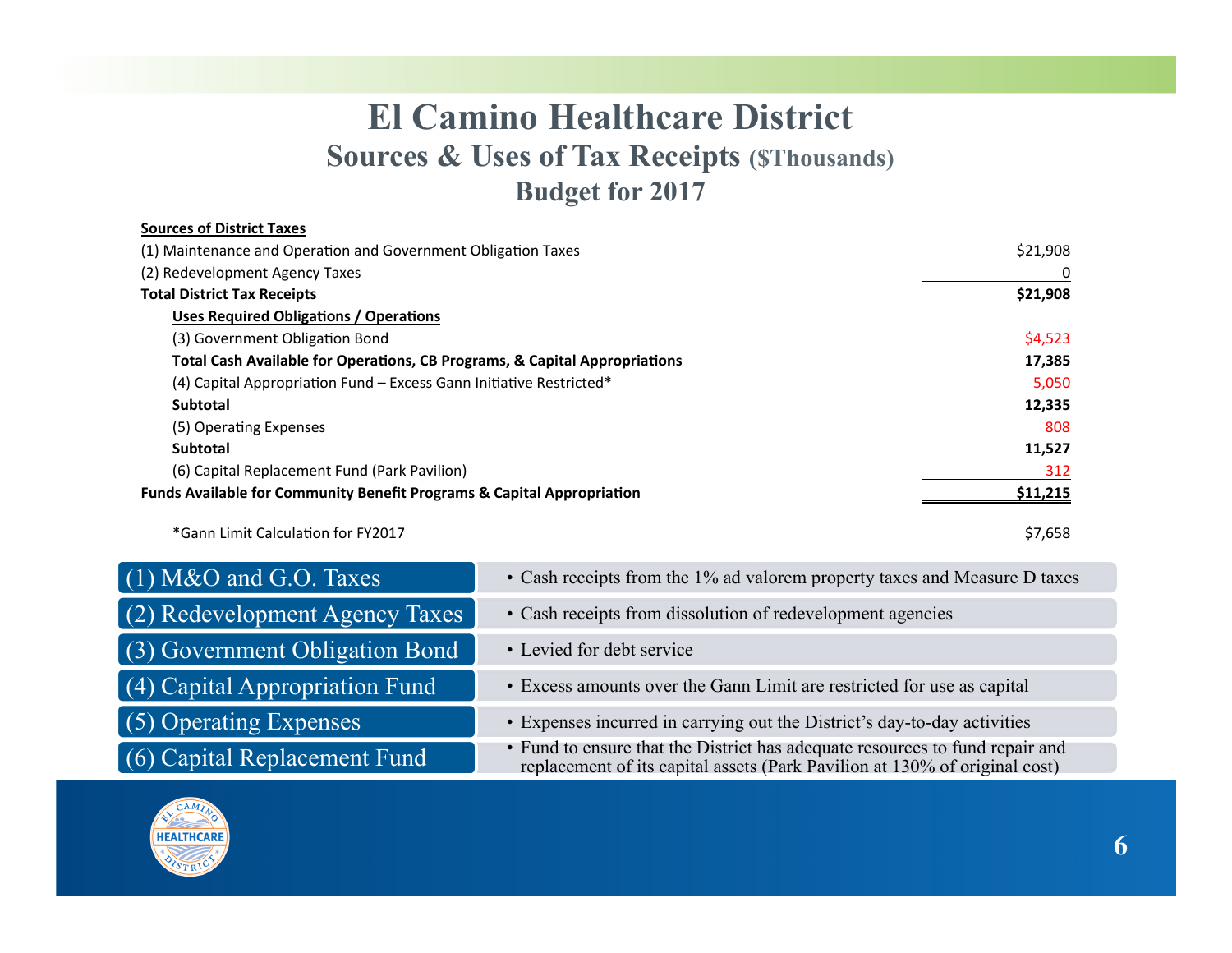### **El Camino Healthcare District - CONSOLIDATED (In 000s)**

|                                    | <b>Standalone</b> | <b>El Camino</b><br>Hospital | El Camino<br>Hospital<br><b>Affiliates</b> | <b>Total</b> |
|------------------------------------|-------------------|------------------------------|--------------------------------------------|--------------|
| <b>REVENUES</b>                    |                   |                              |                                            |              |
| Net Patient Service Revenue        | \$0               | \$789,585                    | \$2,871                                    | \$792,457    |
| <b>Other Operating Revenue</b>     | 90                | 25,059                       | 17,077                                     | 42,226       |
| <b>Total Net Revenue</b>           | 90                | 814,645                      | 19,948                                     | 834,682      |
| <b>EXPENSES</b>                    |                   |                              |                                            |              |
| Salaries & Benefits                | 0                 | 458,713                      | 8,092                                      | 466,805      |
| Supplies & Other Expenses          | 808               | 240,022                      | 14,579                                     | 255,408      |
| Interest                           | 0                 | 7,225                        | 0                                          | 7,225        |
| Depreciation/Amortization          | 240               | 52,848                       | 42                                         | 53,130       |
| <b>TOTAL EXPENSES</b>              | 1,047             | 758,807                      | 22,713                                     | 782,568      |
| <b>OPERATING INCOME</b>            | (5958)            | \$55,837                     | (52, 765)                                  | \$52,114     |
| Non Operating Income               | 7,972             | 11,194                       | 4,919                                      | 24,085       |
| <b>NET INCOME</b>                  | \$7,014           | \$67,032                     | \$2,154                                    | \$76,199     |
| <b>Operating EBIDA</b>             | (5718)            | \$115,910                    | (52, 723)                                  | \$112,469    |
| <b>Operating Margin Percentage</b> | $-1069.1%$        | 6.9%                         | 0.0%                                       | 6.2%         |

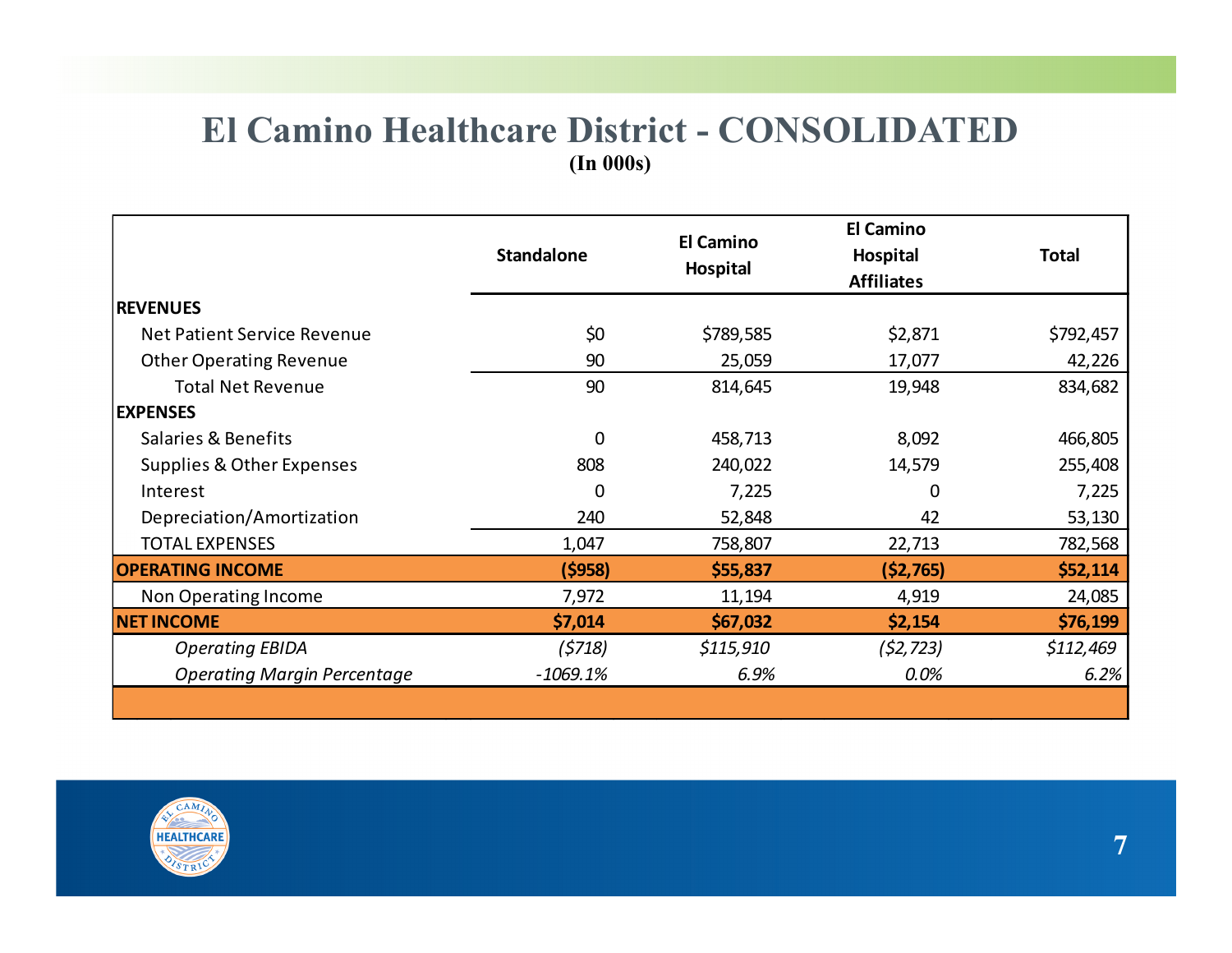### **El Camino Healthcare District - CONSOLIDATED (In 000s)**

|                                    | <b>FY2015</b><br><b>Actual</b> | <b>FY2016</b><br>FY2017<br>Projection<br><b>Budget</b> |           | Change<br>Favorable/<br>(Unfavorable) | % Change |  |
|------------------------------------|--------------------------------|--------------------------------------------------------|-----------|---------------------------------------|----------|--|
| <b>REVENUES</b>                    |                                |                                                        |           |                                       |          |  |
| <b>Net Patient Service Revenue</b> | \$746,645                      | \$755,550                                              | \$792,457 | \$36,906                              | 4.9%     |  |
| <b>Other Operating Revenue</b>     | 34,892                         | 37,539                                                 | 42,226    | 4,687                                 | 12.5%    |  |
| <b>Total Net Revenue</b>           | 781,537                        | 793,089                                                | 834,682   | 41,593                                | 5.2%     |  |
| <b>EXPENSES</b>                    |                                |                                                        |           |                                       |          |  |
| Salaries & Benefits                | 417,058                        | 439,003                                                | 466,805   | (27, 802)                             | $-6.0\%$ |  |
| Supplies & Other Expenses          | 239,349                        | 259,172                                                | 255,408   | 3,764                                 | 1.5%     |  |
| Interest                           | 5,256                          | 5,855                                                  | 7,225     | (1, 371)                              | $-19.0%$ |  |
| Depreciation/Amortization          | 44,957                         | 48,703                                                 | 53,130    | (4, 427)                              | $-8.3%$  |  |
| <b>TOTAL EXPENSES</b>              | 706,620                        | 752,733                                                | 782,568   | (29,835)                              | $-3.8%$  |  |
| <b>OPERATING INCOME</b>            | \$74,917                       | \$40,356                                               | \$52,114  | \$11,758                              | $-22.6%$ |  |
| Non Operating Income               | 24,984                         | (3, 542)                                               | 24,085    | (27, 627)                             |          |  |
| <b>NET INCOME</b>                  | \$99,901                       | \$36,814                                               | \$76,199  | \$39,385                              | 107.0%   |  |
| <b>Operating EBIDA</b>             | \$125,130                      | \$94,914                                               | \$112,469 | \$17,556                              | 18.5%    |  |
| <b>Operating Margin Percentage</b> | 9.6%                           | 5.1%                                                   | 6.2%      |                                       |          |  |

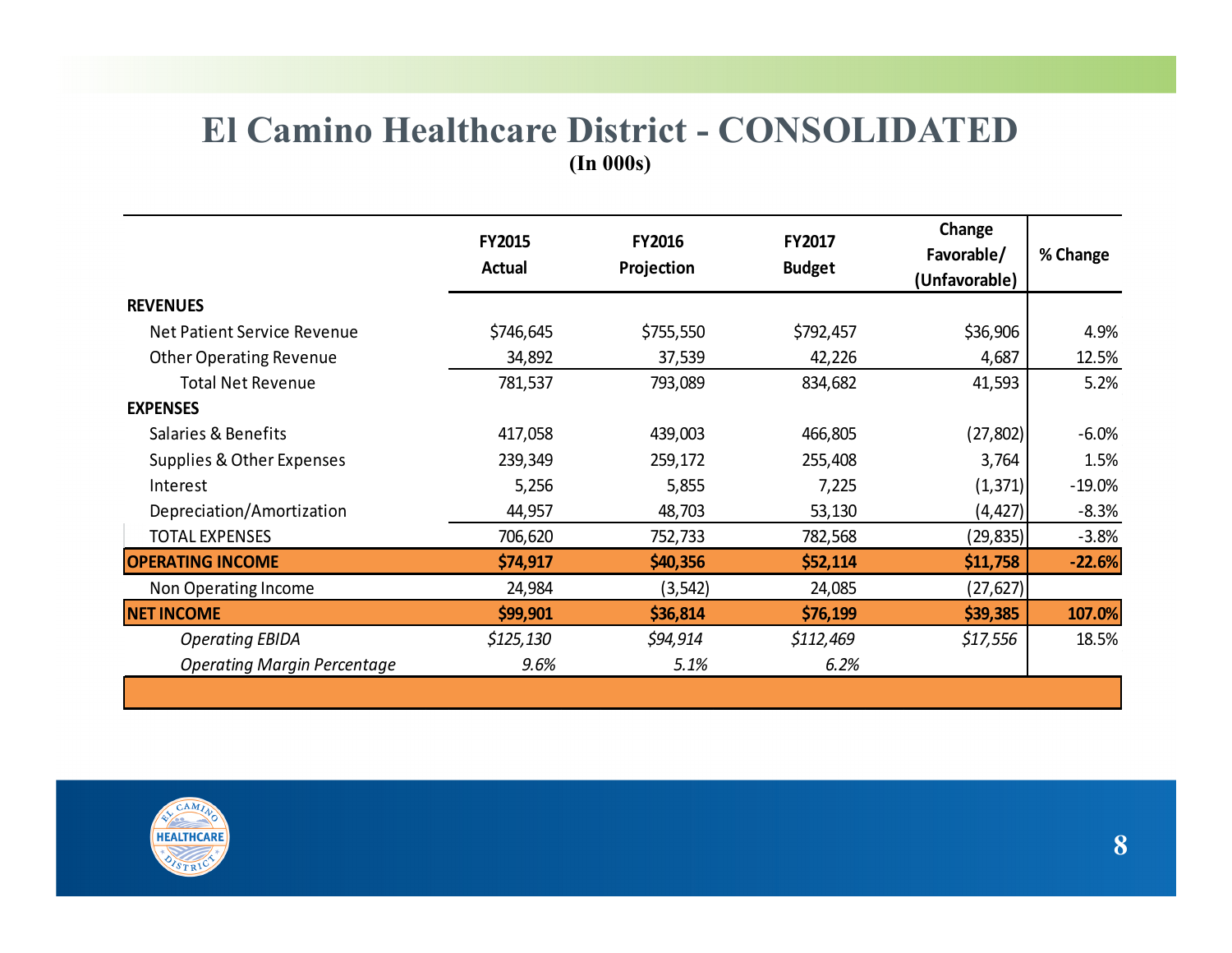# **El Camino Healthcare District Consolidated Capital Budget**

**Note: There are no plans to expend capital at the District level in Fiscal Year 2017. All capital spending is budgeted to occur at El Camino Hospital and its affiliates** 

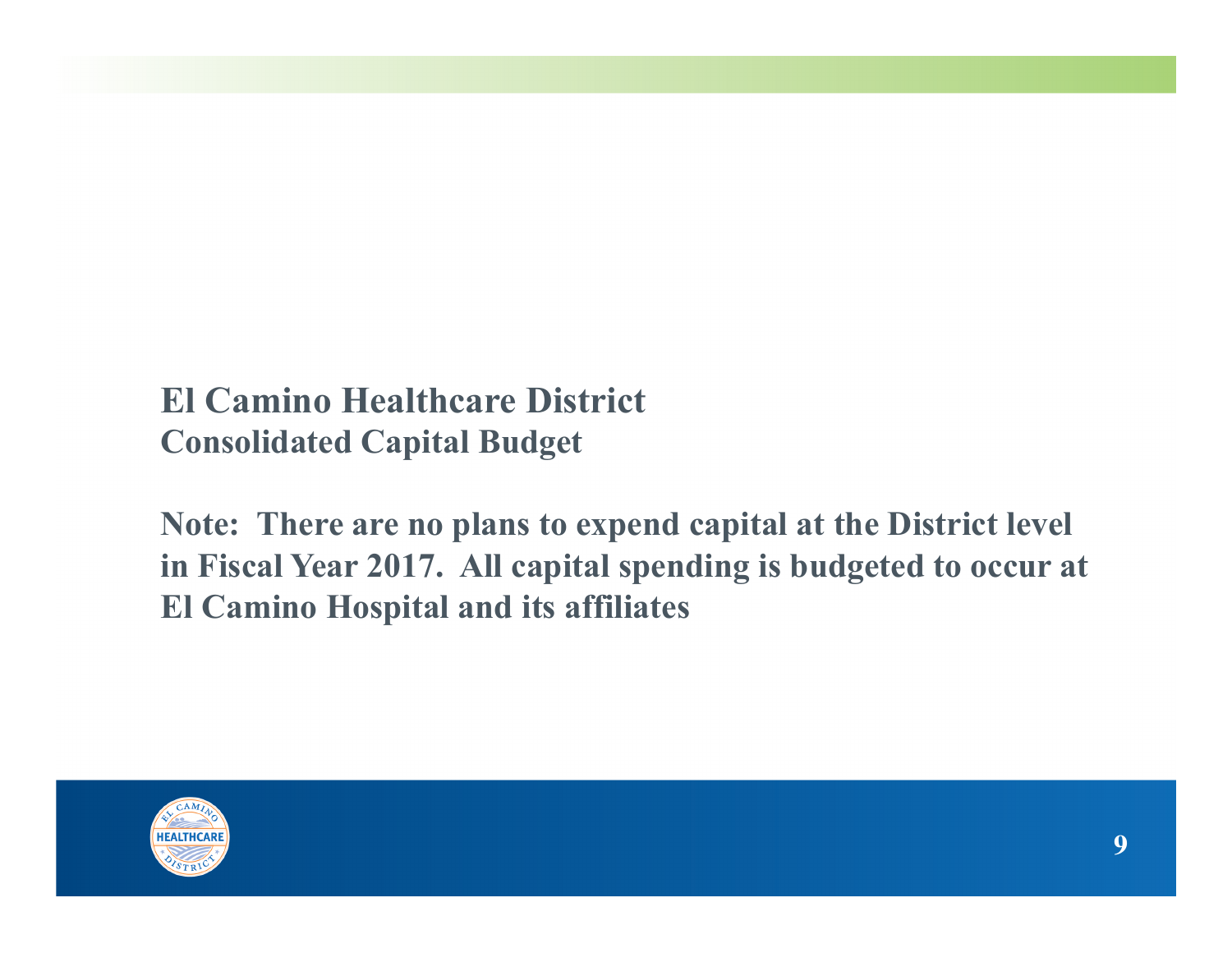#### **FY 2017 Capital Spending Trend (In 000s)**

|                                | <b>Actual</b> | <b>Actual</b> | <b>Actual</b> | Proj          | <b>Budget</b> |
|--------------------------------|---------------|---------------|---------------|---------------|---------------|
| <b>Capital Spending</b>        | <b>FY2013</b> | <b>FY2014</b> | <b>FY2015</b> | <b>FY2016</b> | <b>FY2017</b> |
|                                |               |               |               |               |               |
| <b>EPIC</b>                    |               |               | \$36,187      | \$23,743      | \$6,137       |
|                                |               |               |               |               |               |
| IT Hardware/Software Equipment | \$8,019       | \$2,788       | \$4,660       | \$6,850       | \$5,391       |
|                                |               |               |               |               |               |
| Medical/Non Medical Equipment  | \$10,284      | \$12,891      | \$13,340      | \$14,700      | \$10,254      |
|                                |               |               |               |               |               |
| Facilities                     | \$9,294       | \$36,045      | \$38,940      | \$66,543      | \$204,477     |
|                                |               |               |               |               |               |
| <b>Grand Total</b>             | \$27,597      | \$51,724      | \$93,127      | \$111,836     | \$226,259     |

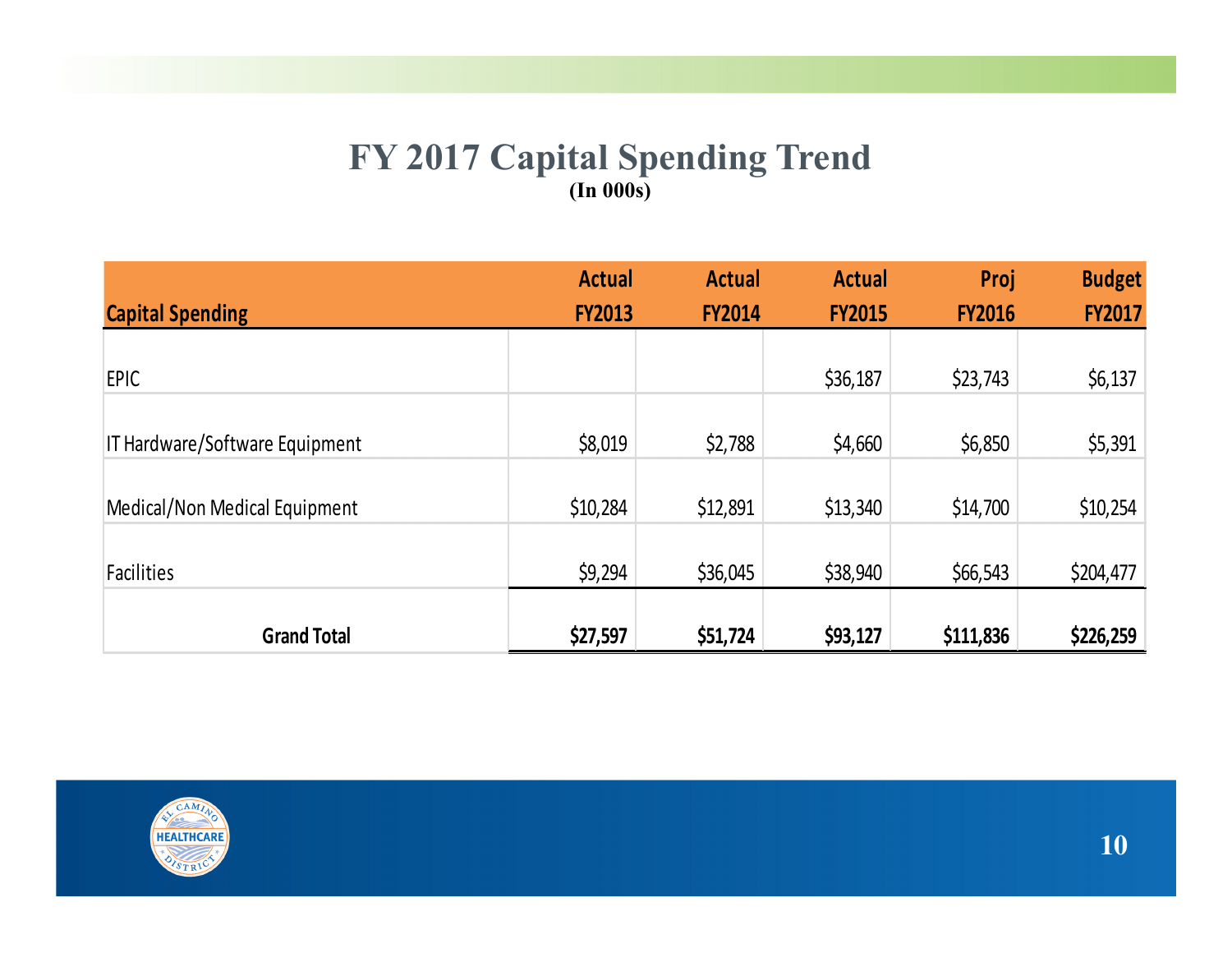#### **FY2017 Facilities Project Detail (In 000s)**

|                                                   |           | <b>Budgeted</b>   |        | <b>Budgeted</b> |
|---------------------------------------------------|-----------|-------------------|--------|-----------------|
|                                                   |           |                   |        |                 |
|                                                   |           | <b>Commitment</b> |        | <b>Spend</b>    |
| <b>Mountain View Campus Master Plan Projects</b>  |           |                   |        |                 |
| <b>BHS Replacement</b>                            | <b>MV</b> | \$55,500          | **     | \$30,000        |
| North Dr Parking Structure Expansion              | <b>MV</b> | \$0               | ∗      | \$20,500        |
| <b>Integrated Medical Office Building</b>         | <b>MV</b> | \$220,500         | $***$  | \$101,500       |
| <b>CUP Upgrades</b>                               | <b>MV</b> | \$7,000           | $***$  | \$5,000         |
| <b>Womens Hosp Expansion</b>                      | <b>MV</b> | \$10,000          |        | \$5,500         |
| <b>Sub-Total Mountain View Campus Master Plan</b> |           | \$293,000         |        | \$162,500       |
|                                                   |           |                   |        |                 |
| <b>Mountain View Capital Projects</b>             |           |                   |        |                 |
| Womens Hosp NPC Closeout                          | <b>MV</b> | \$0               | $\ast$ | \$327           |
| <b>IMOB Preparation Project - Old Main</b>        | <b>MV</b> | \$0               | $\ast$ | \$1,000         |
| Cabling and Wireless upgrades                     | <b>MV</b> | \$0               | $\ast$ | \$400           |
| <b>Histology Fume Hood Upgrades</b>               | <b>MV</b> | \$1,200           |        | \$1,200         |
| ED Remodel Triage / Psych Observation             | <b>MV</b> | \$1,600           |        | \$1,400         |
| Signage & Wayfinding                              | <b>MV</b> | \$0               | ∗      | \$300           |
| <b>Breast Imaging Tomography</b>                  | <b>MV</b> | \$0               | $\ast$ | \$300           |
| Willow Pavilion FA Sys and Equip Upgrades         | <b>MV</b> | \$800             |        | \$800           |
| <b>Furniture Systems Inventory</b>                | <b>MV</b> | \$500             |        | \$250           |
| Site Signage & Other Improvements                 | <b>MV</b> | \$1,000           |        | \$200           |
| MV Equipment & Infrastructure Upgrades            | <b>MV</b> | \$600             |        | \$300           |
| IR Room #6 Development                            | <b>MV</b> | \$2,600           |        | \$500           |
| JW House (Patient Family Residence)               | <b>MV</b> | \$2,500           |        | \$500           |
| <b>Facilities Planning Allowance</b>              | <b>MV</b> | \$600             |        | \$300           |
| <b>Sub-Total Mountain View Projects</b>           |           | \$11,400          |        | \$7,777         |